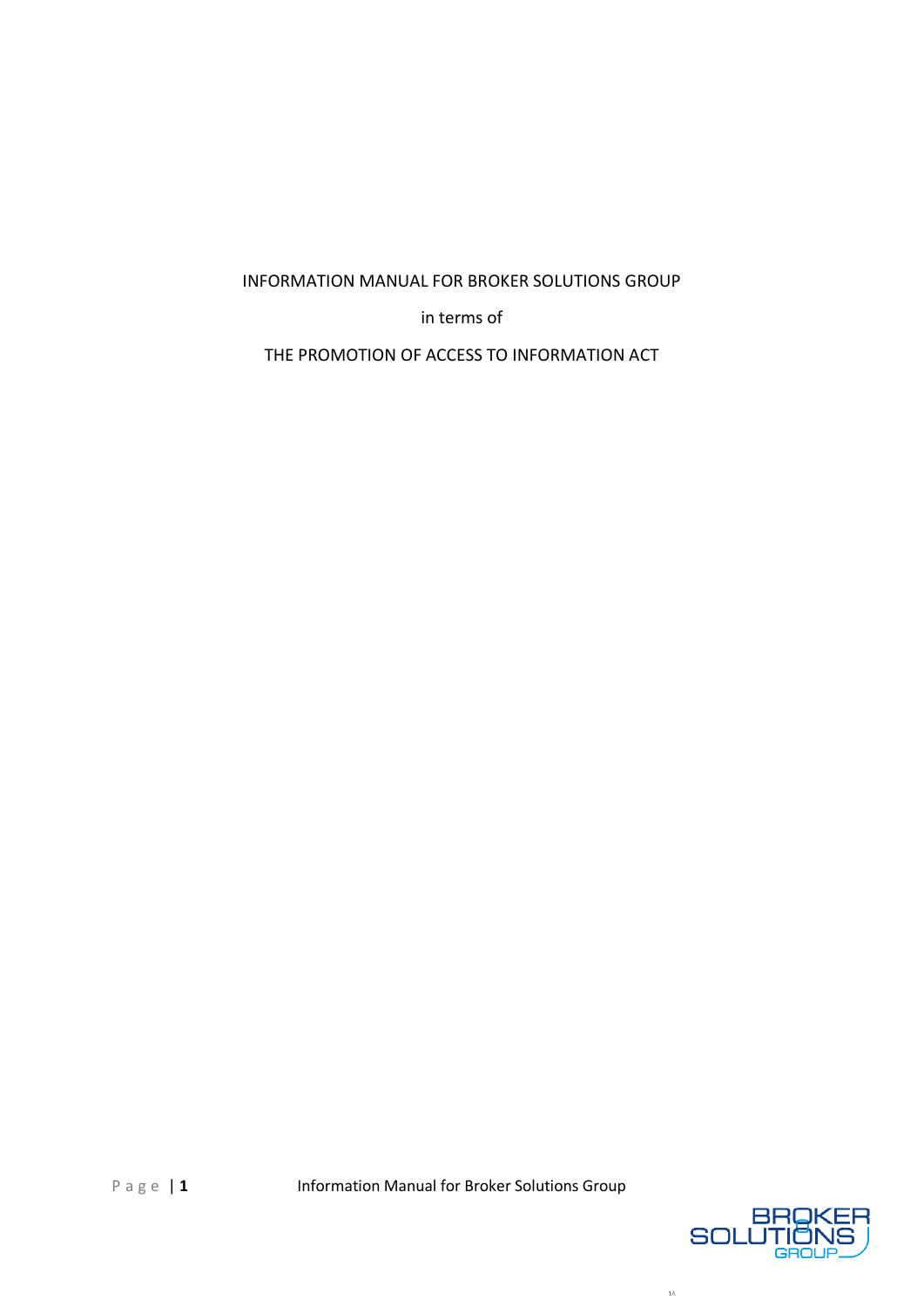## **CONTENTS**

| <b>Headings</b> |                                                                                   | <b>Pages</b> |
|-----------------|-----------------------------------------------------------------------------------|--------------|
| 1.              |                                                                                   | 3            |
| 2.              | THE SECTION 10 GUIDE ON HOW TO USE THE ACT                                        | 3            |
| 3.              | TYPES OF RECORDS HELD BY BROKER SOLUTIONS GROUP _________________________________ | 4            |
| 4.              | THE REQUEST PROCEDURE                                                             |              |
| 5.              | AVAILABILITY OF THE MANUAL                                                        |              |



 $1\mbox{\AA}$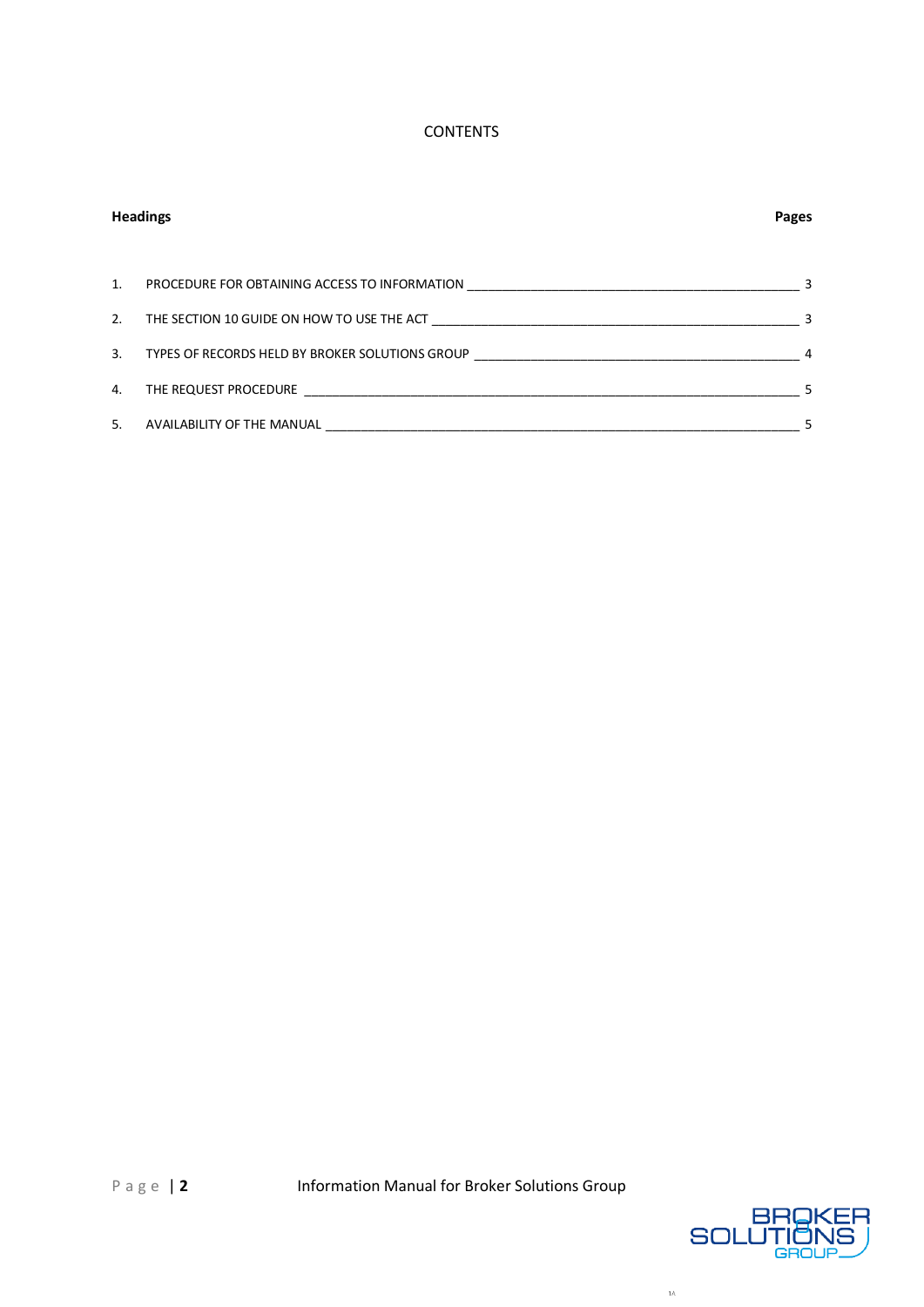## <span id="page-2-0"></span>**1. PROCEDURE FOR OBTAINING ACCESS TO INFORMATION**

### **Contact details**

Any person who wishes to request any information from Broker Solutions Group in order to protect or exercise a right may contact the Information Officer at the following contact details:

| Postal address   | Physical address | <b>Contact Details</b> |                                      |
|------------------|------------------|------------------------|--------------------------------------|
| PO Box 6436      | Dynamix House    | Tel no:                | 0861 274 365                         |
| Weltevreden Park | 19 Kroton Street | Fax no:                | 011 475 3011                         |
| 1715             | Weltevreden Park | E-mail:                | enquiries@brokersolutionsgroup.co.za |
|                  | 1709             | Website:               | www.brokersolutionsgroup.co.za       |

#### **Prescribed Access Form**

A request for access to a record of Broker Solutions Group must be made in the prescribed form to Broker Solutions Group at the address, fax, or e-mail address provided above. See *Annexure A* for the prescribed form. Requesters must:

- a) provide sufficient particulars to enable the Information Officer to identify the record/s requested and must indicate who the requester is;
- b) indicate which form of access is required;
- c) specify a postal address or fax number of the requester in RSA;
- d) identify the right exercised or to be protected and why the record is required to protect or exercise the right;
- e) where they need to be informed of the decision on the request in any other manner, state that manner and particulars to be so informed; and
- f) if the request is made on behalf of a person, submit proof of their capacity to do so to the Information Officer's satisfaction.

## <span id="page-2-1"></span>**2. THE SECTION 10 GUIDE ON HOW TO USE THE ACT**

The Guide was compiled by the South African Human Rights Commission specifically to assist people to access records and exercise their right to information. The Guide is available in all South African official languages free of charge and any person may request a copy of the guide.

## **Please direct queries to:**

The South African Human Rights Commission PAIA Unit 2nd Floor Braampark Forum 3 33 Hoofd Street, Braampark Office Park Braamfontein Telephone: +27 11 877 3694 Fax: +27 11 403 0668 Website: www.sahrc.org.za Contact: Nokwanda Molefe E-mail: nmolefe@sahrc.org.za



 $\overline{1\Lambda}$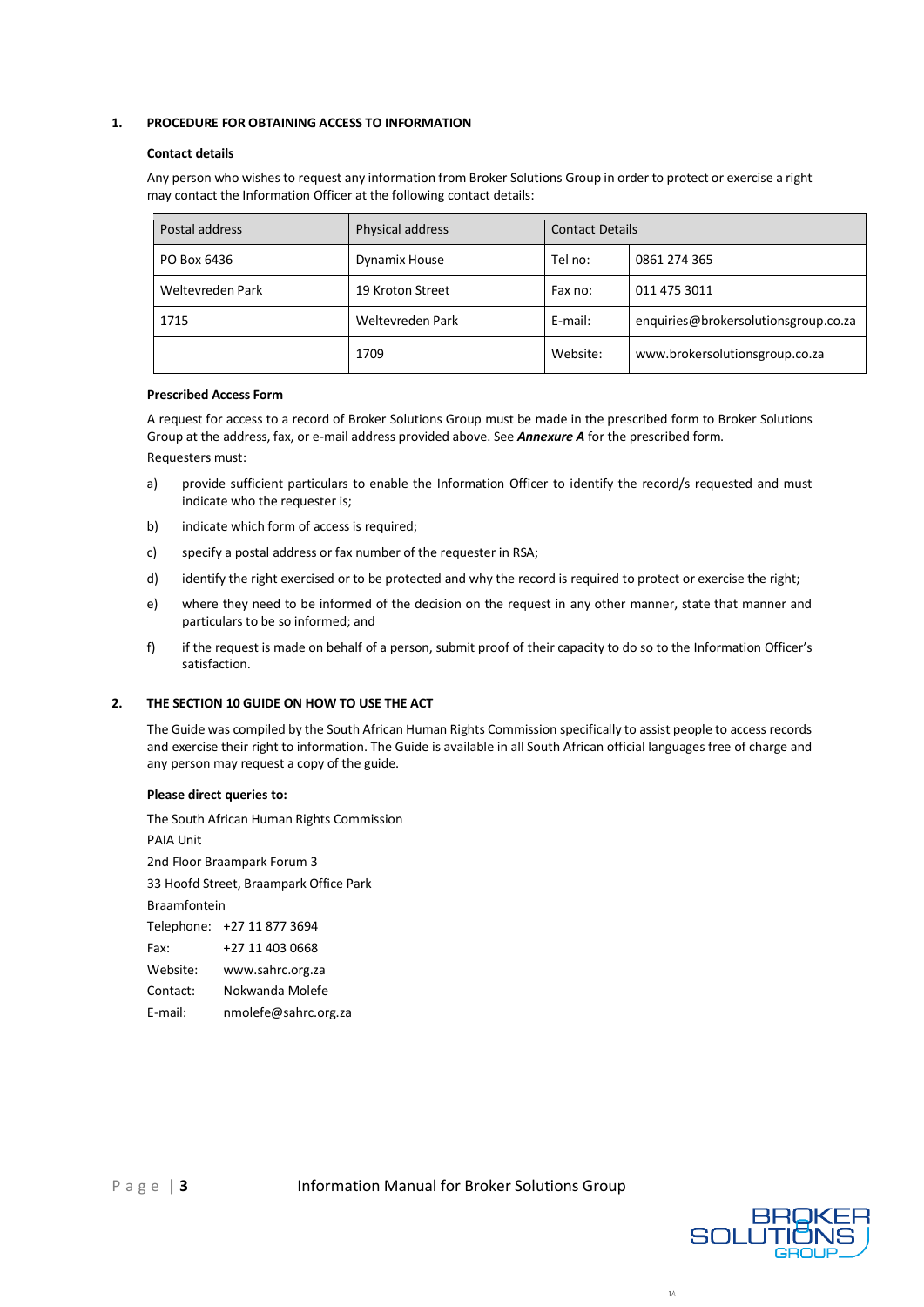### <span id="page-3-0"></span>**3. TYPES OF RECORDS HELD BY BROKER SOLUTIONS GROUP**

Requests for access to documents held by Broker Solutions Group will be in accordance with the Act. The following records are available to the requester from Broker Solutions Group' office:

#### **Human Resources Records**

These include, but are not limited to the following:

- a) any personal records provided to Broker Solutions Group by their personnel;
- b) any records a third party has provided to Broker Solutions Group about any of their personnel;
- c) Conditions of Employment and other personnel-related contractual and quasi-legal records;
- d) internal evaluation records; and
- e) other internal records and correspondence.

#### **Customer-related records**

A customer includes any natural or juristic entity who receives services from Broker Solutions Group.

Customer-related information includes, but is not limited to the following:

- a) any records a customer has provided to a third party acting for or on behalf of Broker Solutions Group;
- b) any records a third party has provided to Broker Solutions Group; and
- c) records generated by or within Broker Solutions Group pertaining to the customer, including transactional records.

## **Financial, IT and Operational records**

These Include, but is not limited to the following:

- a) financial records;
- b) operational records;
- c) databases;
- d) information technology;
- e) marketing records;
- f) internal correspondence;
- g) product records;
- h) statutory records;
- i) internal policies and procedures;
- j) treasury-related records;
- k) securities and equities; and
- l) records held by officials of Broker Solutions Group.

#### **Other Parties**

Broker Solutions Group may possess records pertaining to other parties. These include, but are not limited to contractors, suppliers, insurance companies and service providers.

Alternatively, such other parties may possess records which can be said to belong to Broker Solutions Group. The following records fall under this category:

- a) personnel, customer or Broker Solutions Group records which are held by another party as opposed to being held by Broker Solutions Group; and
- b) records held by Broker Solutions Group pertaining to other parties, including but not limited to financial records, correspondence, contractual records, records provided by the other party, and records third parties have provided about the contractors/suppliers.

#### **Records available in terms of other legislation**

P a g e | 4 Information Manual for Broker Solutions Group



1 A